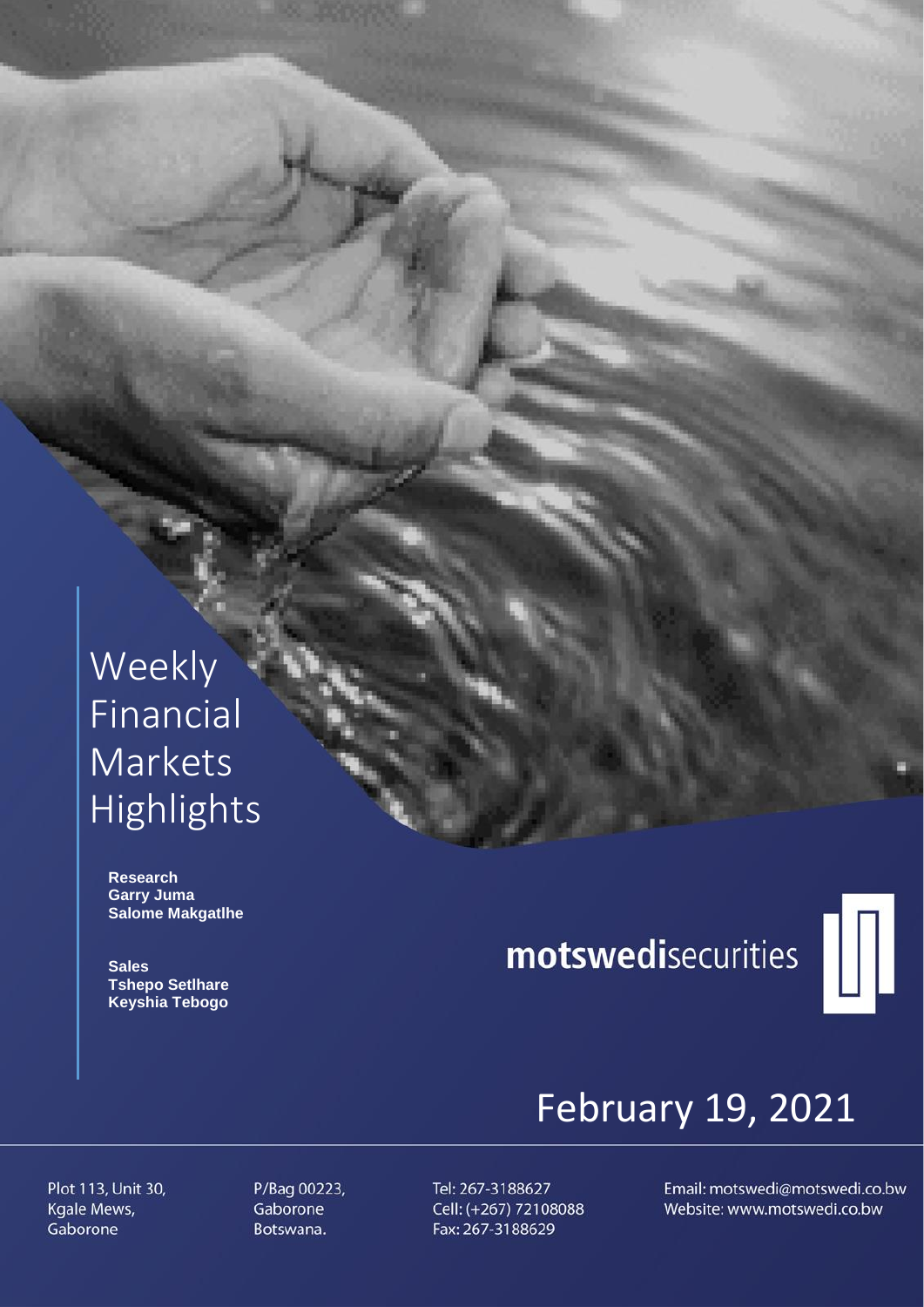motswedisecuritie

A member of the Botswana Stock Exchange

## **1.0 Local Equity…**

The Domestic Company Index (DCI), as well as the Domestic Company Total Returns Index (DCTRI), posted their largest loss since May 2019 in the week just ended. The DCI and the DCTRI were both down 1.80%, leaving the DCI with a growth of negative 2.18% and the DCTRI with a growth of negative 2.02%. Leading to this decline in the indices were the losses in Sechaba, which lost 11.6% in value, together with Absa, which lost 9.4% in value. These losses were, on the other hand, capped by the gain by SeedCo, which climbed 10% for the week.

The current ongoing ban on the sale of alcohol (and anticipated tax on sweetened beverages) is weighing on the performance of Sechaba's subsidiaries, which as would be expected, will hurt the performance of Holding Company. The stock closed the week P2.40 weaker at P18.25/share, resulting in the growth of the stock's year to date loss, which is now at negative 11.6%.

Absa's share price declined to P4.80/share. It seems shareholders in the name succumbed to the market pressure, and accepted a bid that was standing in the market for a few weeks now, at the aforementioned price of P4.80. This decline in value extended the stock's year to date movement of negative 10.8%.

Also losing in the week was Cresta, declining by 5 thebe, as ongoing movement restrictions caught up to its share price, to close valued at P1.25/share. Its year to date movement was a reflection of the week's losses, at negative 3.8%. FNBB dropped 1 thebe to P2.19/share, to join the pool of losers in the week with a year to date decline of negative 0.5%

SeedCo climbed 10% in the week, as mentioned earlier, to close the week valued at P2.20/share. The abundance of rain in the last few months, is expected to play a supportive role in the company's sales. In terms of business structure, SeedCo International is currently in the process of acquiring the shares of its subsidiary, i.e. SeedCo Limited, from the invested shareholders on the Zimbabwe Stock Exchange (ZSE). SeedCo International, is reported to have already received acceptances from investors that gives the company a total shareholding of about 85%. This process is part of a restructuring venture that is expected to result in the Company listing on the Victoria Falls Stock Exchange (VFEX) under the SeedCo International name, and delisting the subsidiary from the ZSE.

The FCI was up 0.01% in the week, as a result of Tlou Energy gaining 10 thebe in value to P0.50/share. The index's year to date increased accordingly to +0.24%. Support for Tlou is likely a response to a recently published update on the company's bid for the 100MW tender to provide CBM fuelled power plants for the Botswana Government. So far, a pilot Power Purchase Agreement (PPA) has been signed between Tlou and the Botswana Power Corporation for the first 2MW of power, of which a grid connection agreement has also been signed by the two parties. This will enable the injection of power into the BPC grid, which is a valuable step for the company in making its first sale of power.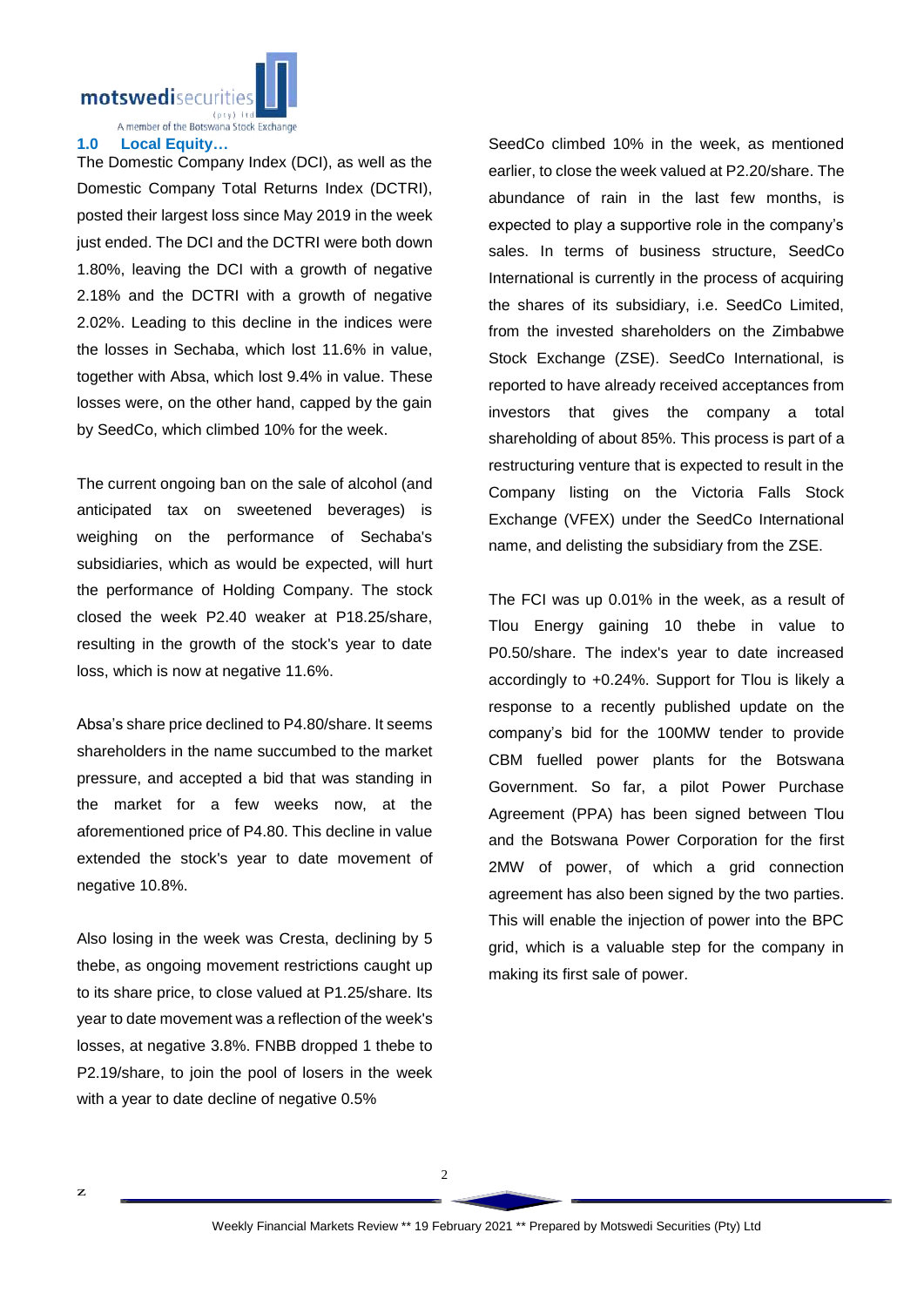

# **Market Summary – Week ending 19 February, 2021**

| No. of Shares Trading    | 1,501,417 |
|--------------------------|-----------|
| Turnover (BWP)           | 4,123,043 |
| Turnover (USD)*          | 380,557   |
| No. of stocks trading#   | 13        |
| No. of stocks advancing# | 4         |
| No. of stocks declining# | 4         |
| No of stocks unchanged#  |           |

NO. Of StOCKS unchanged# | 1:<br>rce: Motswedi Securities. BSE \*US\$/BWP = 0.0923  $Source: Motswedi$  Securities, BSE

*# = Domestic Main Board*

| <b>COUNTER</b>          | 19 Feb<br>(t) | 12 Feb<br>(t) | Change<br>$(\%)$ | YTD<br>$(\% )$ |
|-------------------------|---------------|---------------|------------------|----------------|
| SEEDCO <sup>1</sup>     | 220           | 200           | $+10.0$          | $+18.9$        |
| STANCHART 1             | 150           | 147           | $+2.0$           | $+3.4$         |
| SEFALANA 1              | 936           | 935           | $+0.1$           | $+0.2$         |
| <b>TLOU</b> ↑           | 50            | 40            | $+25.0$          | $+51.5$        |
| <b>BBS</b> <sup>↑</sup> | 108           | 107           | $+0.9$           | $-0.9$         |
| <b>SECHABA ↓</b>        | 1825          | 2065          | $-11.6$          | $-11.6$        |
| ABSA ↓                  | 480           | 530           | $-9.4$           | $-10.8$        |
| <b>CRESTA↓</b>          | 125           | 130           | $-3.8$           | $-3.8$         |
| $FNBB \downarrow$       | 219           | 220           | $-0.5$           | $-0.5$         |

*Source: Motswedi Securities, BSE* 

## **BSE Indices – Week ending 19 February, 2021**

| <b>DCI Close</b>   | 6,729.59 |
|--------------------|----------|
| Weekly Change (%)  | $-1.80$  |
| YTD Change (%)     | $-2.18$  |
| <b>FCI Close</b>   | 1,550.93 |
| Weekly Change (%)  | $+0.01$  |
| YTD Change (%)     | $+0.24$  |
| <b>DCTRI Close</b> | 1,631.14 |
| Weekly Change (%)  | $-1.80$  |
| YTD Change (%)     | -2.02    |

*Source: Motswedi Securities, BSE*

# **2.0 Company Announcements and Financial Results**

**Anglo American** announces that Elisabeth Brinton will join the Board as a non-executive director, with effect from 1 March 2021. Elisabeth Brinton is EVP of Global Renewables & Energy Solutions at Royal Dutch Shell plc, having built an international career that has brought together her strategic vision for business transitions with a customer centric approach to technology and product innovation.

**Botswana Diamonds** announced that it has entered into a cooperation agreement to fund exploration of its prospecting licence assets in Botswana with Diamexstrat Botswana Pty Ltd ("DESB"), which in turn has an alliance agreement with Burgundy Diamond Mines Limited ("Burgundy" ASX: BDM). BOD's prospecting assets comprise the recently acquired Sekaka Diamonds Exploration Pty Ltd ('Sekaka') database and Prospecting Licenses, as well as the Prospecting Licences held by BOD's subsidiary, Sunland Minerals Pty Ltd ("Sunland Minerals"). DESB (and its partner, Burgundy) can earn up to a 70% interest in BOD's Botswana Sunland Minerals and Sekaka's Prospecting Licences. BOD can earn a 15% interest in Prospecting Licences held by DESB (and partners) on the first US\$1.5mn spent on exploration by DESB where BOD's database assists in the discovery of a primary kimberlite. On 3rd party Prospecting Licences where targets are identified in BOD's database, a joint earn-in will be negotiated at the time. For new Botswana Prospecting Licences, DESB (and its partner, Burgundy) can earn up to 70%.

**Tlou Energy** is working towards the goal of being the first carbon neutral baseload power project in Botswana by advancing land acquisition. Whereas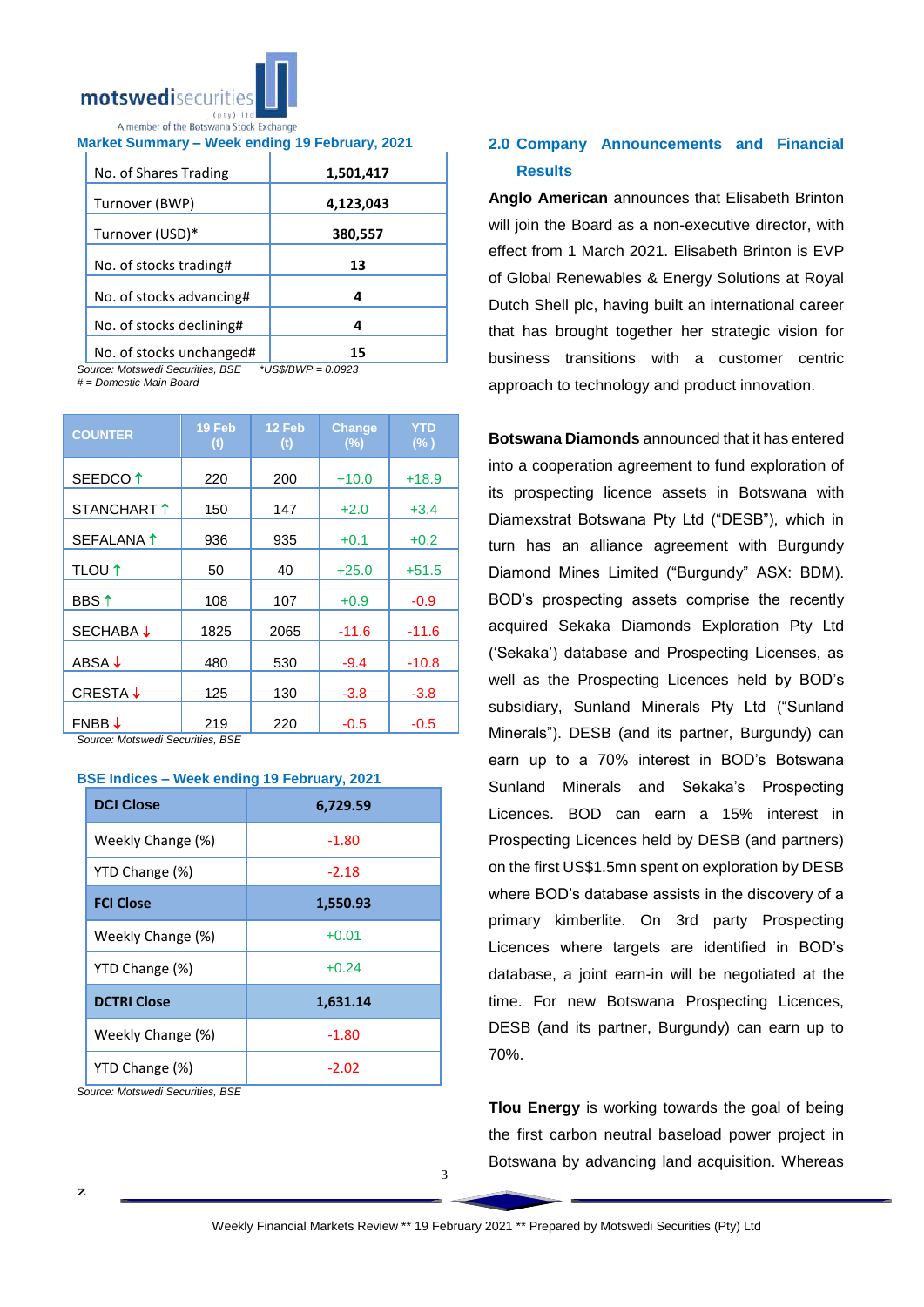

the Company has already negotiated land access and leasing agreements with relevant landholders for the power generation facility and a new field operations camp, recent steps have been taken to acquire additional land for carbon sequestration. The availability of land and labour within the Lesedi project area is viewed favourably by the Company for developing a carbon neutral power project.

**Minergy** announced the results of their Extraordinary General Meeting held on the 18th February 2021. All the special resolutions were passed accordingly with all the votes "For" each resolutions surpassing the 75% threshold. The first resolution referred to the specific issue of "Placing Shares", being up to 195,312,500 new Ordinary Shares for cash, pursuant to the Placing, and the increase of the Company's stated capital in accordance with the number of Placing Shares issued multiplied by the Placing Price. Whereas the second resolution related to Shareholders wavering their pre-emptive rights for the issue of the Placing Shares, consisting of 195,312,500 new Ordinary Shares.

## **3.0 Foreign Exchange…**

The US dollar was down in the week against its trading partners, knocked by an unexpected increase in US weekly jobless claims. In recent days however, the dollar was seen rising, supported by a jump in US Treasury yields. The benchmark 10-year Treasury yields surged midweek, as an outcome of an anticipated increase in inflation on expectations of the US\$19 trillion US relief package, as well as continued rollout of the Covid-19 vaccines across the country.

The Japanese yen, which happens to be very sensitive to US rates, was on the backend for the week. Japanese yields are currently anchored to US rates, which means that when US treasury yields rise, as they have done in the week, the yen feels the pinch. The yen, against the US dollar, was trading near its five month low.

| <b>Currency</b>             | 19 Feb | 12 Feb | <b>Change</b><br>$(\%)$ | YTD<br>$(\%)$ |
|-----------------------------|--------|--------|-------------------------|---------------|
| 四<br>$\uparrow$<br>US\$/BWP | 0.0923 | 0.0922 | 0.11                    | $-1.91$       |
| ≋<br>ZAR/BWP                | 1.3449 | 1.3494 | $-0.33$                 | 1.16          |
| Ю<br>EUR/BWP                | 0.0763 | 0.076  | 0.39                    | $-9.17$       |
| 릙뚡<br>GBP/BWP               | 0.066  | 0.0668 | $-1.20$                 | $-8.08$       |
| ↑●<br>JPY/BW                | 9.74   | 9.6600 | 0.83                    | $-4.79$       |
| CNH/BWP                     | 0.5958 | 0.5927 | 0.52                    | $-9.27$       |

## **Domestic Exchange rates**

*Source: Bank of Botswana*

The local unit was trading mixed in the week, supported by the weakened US dollar, resulting in an increase in risk appetite for emerging market currencies.

In other avenues, Botswana's January 2021 CPI data was recently published, with headline inflation showing a slight increase to 2.3%, from the 2.2% registered in December 2020. This, however, remains below the Bank of Botswana's objective range of 3 - 6%. According to Statistics Botswana, the increase in the annual inflation rate was due to the increase in annual price changes for most categories of goods and services.

# **4.0 Commodities…**

Oil prices were in line to post weekly gains during mid-afternoon trading. Prices reached a 13 month high on Thursday supported by supply disruptions in the United States in the week. A storm hit the south of the US early in the week which forced a number of oil well and refineries to shut down in Texas. An estimate of at least a third of the oil production in the

4